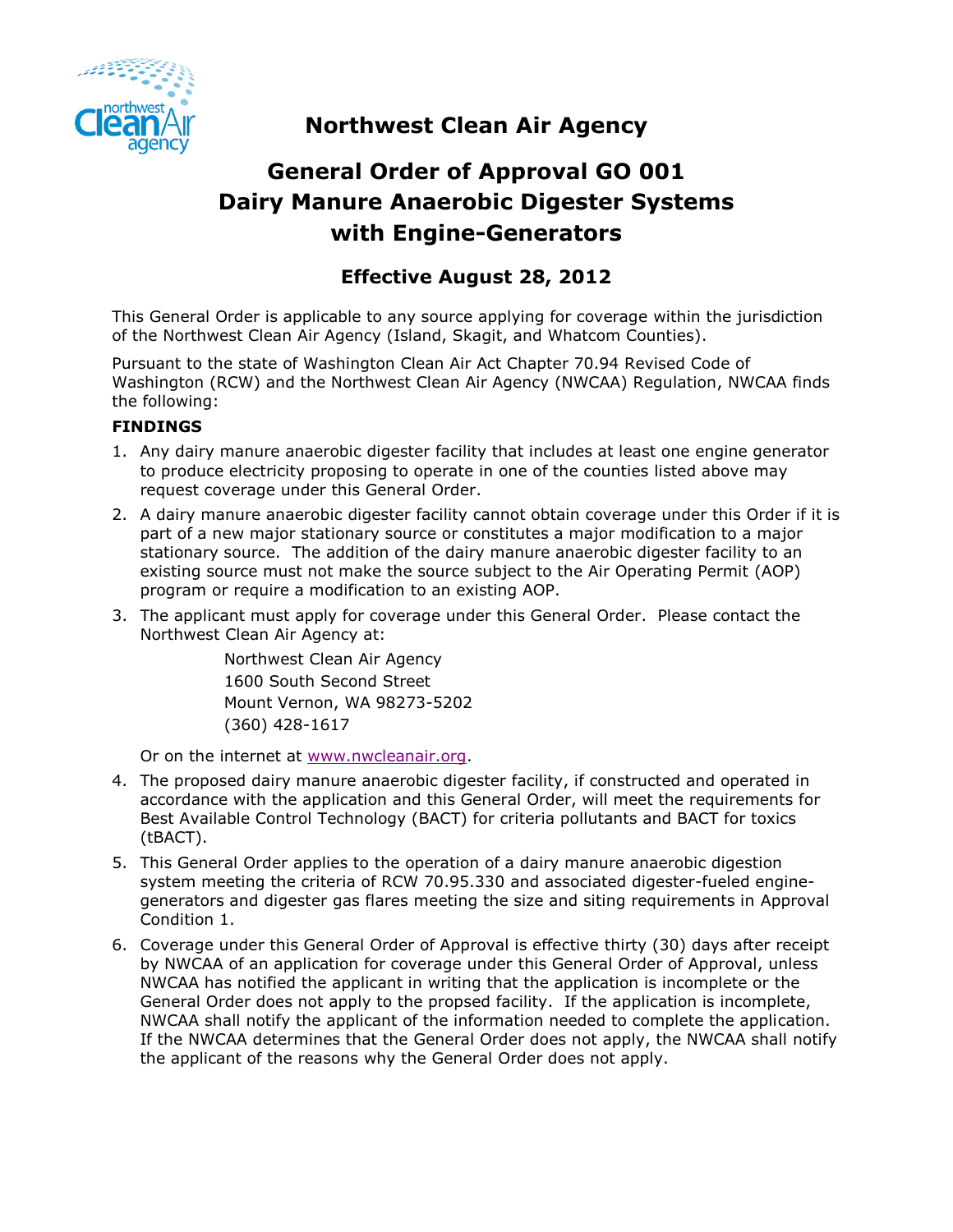NWCAA General Order GO 001 Dairy Manure Anaerobic Digester Systems with Engine-Generators Page 2 of 6 **August 28, 2012 August 28, 2012** 

7. This General Order and the availability of emission control techniques will be reviewed at least every five years after issuance of the Order. If changes are needed, the General Order will be revised and an updated General Order will be issued. Facilities that have been permitted for construction and operation under this General Order prior to issuance of an updated Order in the future remain covered by this General Order.

**THEREFORE, IT IS ORDERED** that a dairy manure anaerobic digester system that meets the specification and limitations contained in this General Order, and more specifically detailed in the Technical Support Document prepared July 2012 is approved for construction, installation, and operation, provided that the following conditions are met.

#### **APPROVAL CONDITIONS**

- 1. OPERATION AND EMISSION LIMITATIONS
	- 1.1.Anaerobic digester operation and design must comply with the following requirements:
		- 1.1.1. The anaerobic digester must process at least fifty percent dairy cattle manure by volume.
		- 1.1.2. If the facility receives offsite waste, then the facility must maintain records onsite demonstrating compliance with RCW 70.95.330(3)(a) through (f).
	- 1.2. Digester gas requirements
		- 1.2.1. Maximum design gas production must be between 20,000 and 400,000 cu. ft./day.
		- 1.2.2. Beginning after the initial start-up period as defined in Approval Condition 4.1.2.3, maximum digester gas hydrogen sulfide concentration must not exceed 550 ppmdv when tested in accordance with Approval Condition 4.1.2.
		- 1.2.3. Beginning after the initial start-up period as defined in Approval Condition 4.1.2.3, the 30-day rolling average digester gas hydrogen sulfide concentration must not exceed 350 ppmdv when tested in accordance with Approval Condition 4.1.2.
	- 1.3. Engine-generator requirements
		- 1.3.1. Spark ignition reciprocating engines must be new engines, either lean or richburn design, that meet the following emission requirements :
			- 1.3.1.1. Nitrogen oxide emissions must not exceed 1 g/bhp-hr;
			- 1.3.1.2. Carbon monoxide emissions must not exceed 2.2 g/bhp-hr; and
			- 1.3.1.3. Volatile organic compound emissions must not exceed 2 g/bhp-hr.
		- 1.3.2. Except during periods of startup or shutdown of the engines, visible emissions from the engine generator shall not exceed five percent opacity for a period or periods aggregating more than three minutes in any one hour as measured by Washington Department of Ecology Method 9A. Startup and shutdown periods shall not exceed five minutes.
	- 1.4. Flare requirements
		- 1.4.1. A flare must be installed capable of combusting at least the maximum design gas production rate expected to be produced by the digester.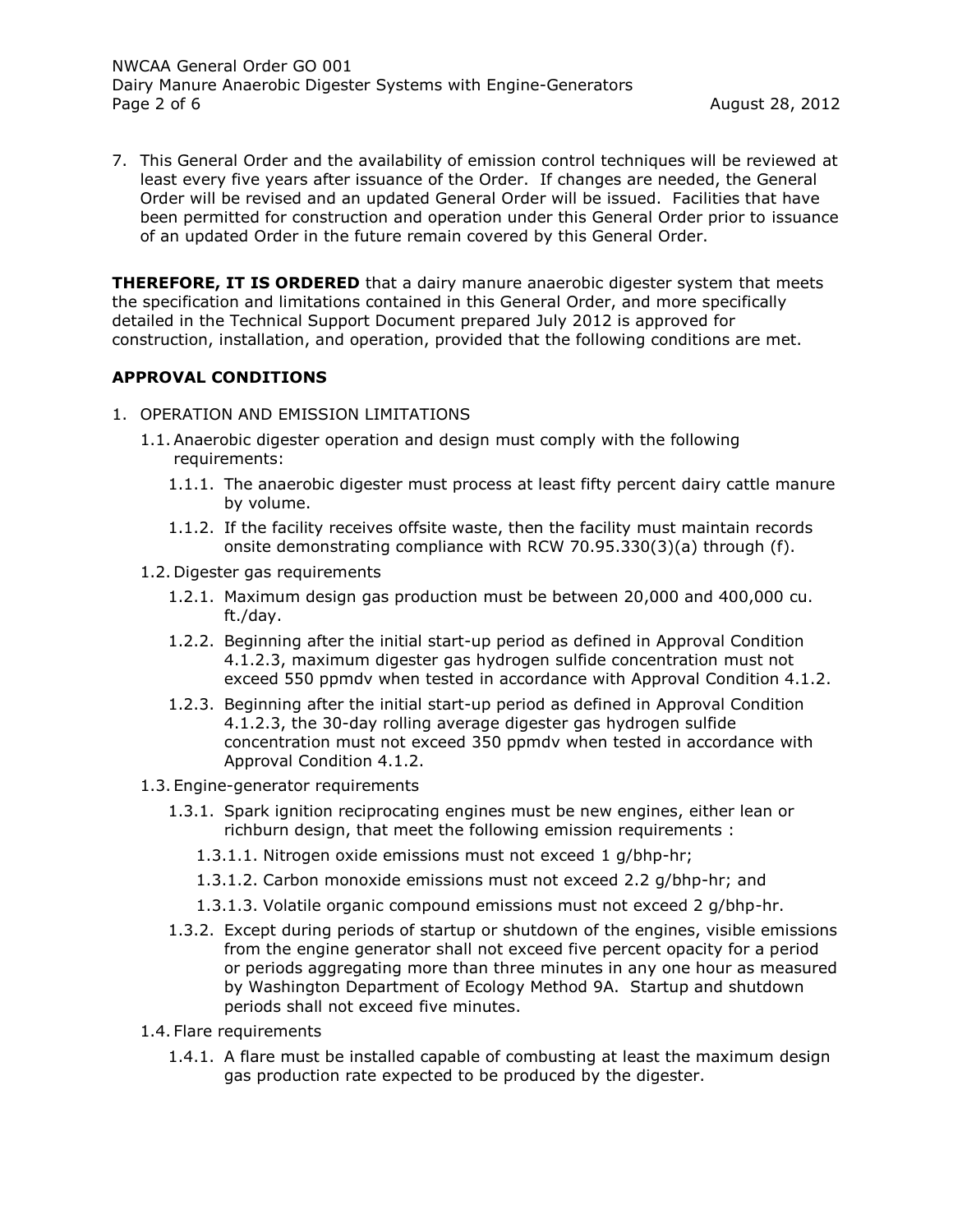- 1.4.2. Except during periods of startup or shutdown of the flare, visible emissions from the flare shall not exceed five percent opacity for a period or periods aggregating more than three minutes in any one hour as measured by Washington Department of Ecology Method 9A. Startup and shutdown periods shall not exceed five minutes.
- 1.4.3. The flare shall be operational at all times when emissions may be vented to it. The flare shall be equipped with a thermocouple at the tip to monitor flame existence.
- 1.4.4. All digester gas must be routed to and burned in the flare anytime the engine is not operating.
- 1.5. The engine exhaust stack and flare height and location requirements
	- 1.5.1. All engine exhaust stacks and flares must be located at least 85 feet from the property line of the facility.
	- 1.5.2. All engine exhaust stacks and flares must exhaust vertically and be at least 6 feet higher than the height of any building within 20 feet of the stack or flare.
	- 1.5.3. All engine exhaust stacks must exhaust at least 32 feet above finished floor level.
- 2. RESTRICTIONS
	- 2.1. Non-dairy wastes:
		- 2.1.1. The source must minimize off-site odors detrimental to the use or enjoyment of off-site properties.
		- 2.1.2. Non-dairy waste must enter the digester within 36 hours of arriving at the facility.
		- 2.1.3. Non-dairy waste introduced to the anaerobic digester must be done in a manner that does not cause or contribute to an exceedance of an emission standard under section 1.2 of this Order.
- 3. REQUIRED PLANS
	- 3.1. The anaerobic digester, engine-generator set, and flare operational parameters and practices and manufacturer's operation and maintenance manuals must be included in a site specific Operations and Maintenance (O&M) manual for the anaerobic digester facility. The O&M manual shall be prepared by the digester system designer and must reflect the actual equipment installed. The O&M manual must be followed by the permittee, and shall be available for review by NWCAA upon request. Emissions that result from a failure to follow the O&M manual that would affect compliance with the conditions of this permit may be considered credible evidence that the source is not being properly operated and maintained. The O&M manual shall at a minimum include:
		- 3.1.1. Normal operating parameters for all digester, hydrogen sulfide control, engine generator and flare equipment, including manure/organic waste feed pumps and digestate handling equipment.
		- 3.1.2. Describe corrective actions to be taken when parameter monitoring indicates that an emission limit of this Order is exceeded or digester, bioreactor, or hydrogen sulfide control system conditions deviate from the operating conditions necessary for proper digester operation, operation of the engine or flare, or hydrogen sulfide reduction.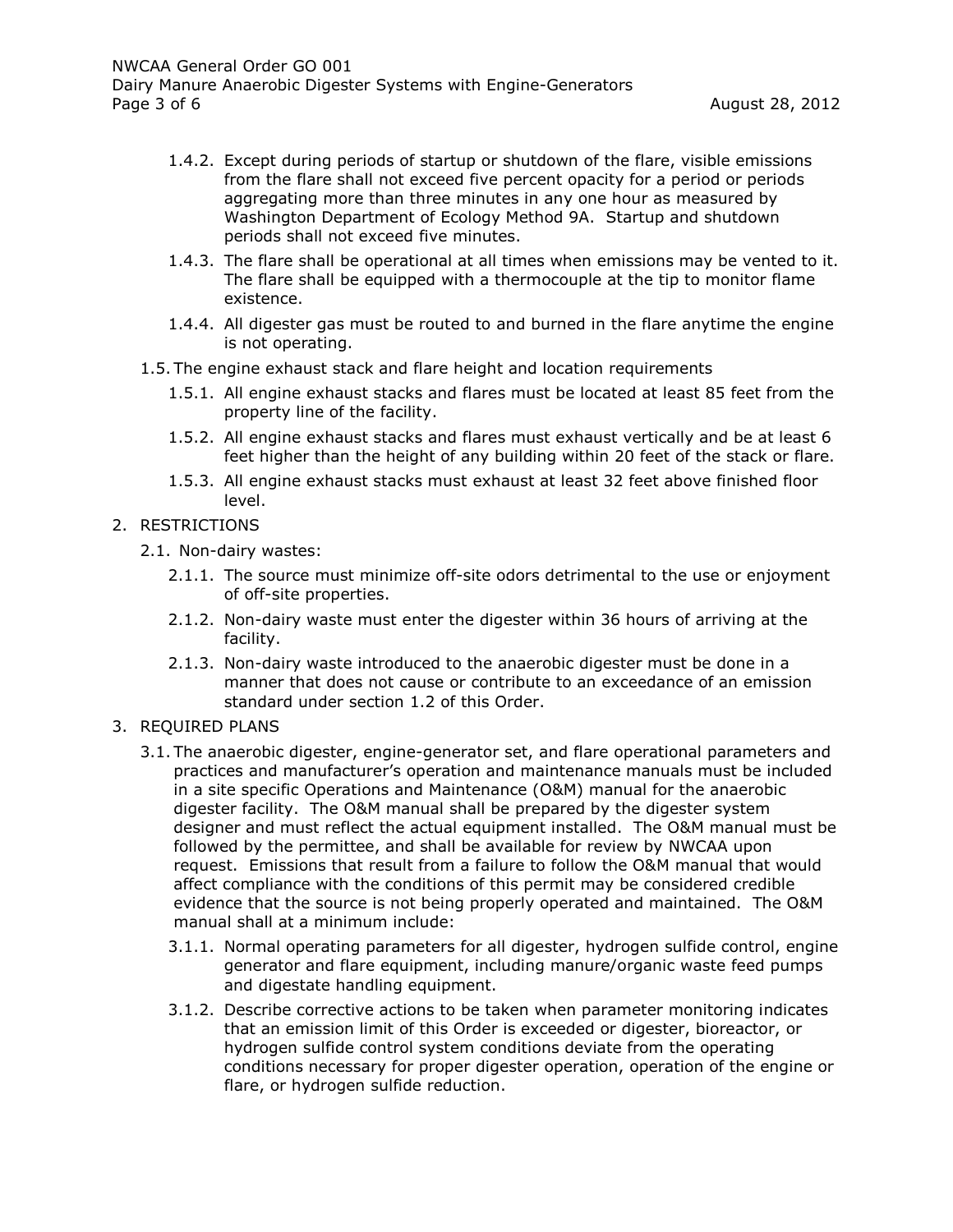### 4. MONITORING/RECORDKEEPING/REPORTING

- 4.1. The permittee must collect and retain for five years the following information:
	- 4.1.1. Daily records of:
		- 4.1.1.1. The amount and type of non-manure waste received at the facility
		- 4.1.1.2. Quantity of digester gas produced in standard cu. ft/day
		- 4.1.1.3. Quantity of digester gas combusted in the engine-generator, in standard cu. ft./day
		- 4.1.1.4. The date, time, duration, and cause of any periods that the enginegenerator is out of service, including downtime for maintenance.
	- 4.1.2. Digester gas hydrogen sulfide content testing
		- 4.1.2.1. Testing of the digester gas will be at a point immediately upstream of the engine and flare.
		- 4.1.2.2. Testing will utilize gas detection tubes with a concentration range designed to accurately measure the concentration of hydrogen sulfide in the biogas at the time of measurement. A suitable hydrogen sulfide monitoring instrument of the same or greater sensitivity as the gas detection tubes may be used as an alternative.
		- 4.1.2.3. Initial start-up of the digester must not exceed six months in duration. This one-time initial start-up period begins when manure or other feedstocks are first introduced to the digester. During this initial startup period the operator must measure and record the following information:
			- 4.1.2.3.1. Daily hydrogen sulfide measurements, in ppmdv;
			- 4.1.2.3.2. The method used to measure hydrogen sulfide; and
			- 4.1.2.3.3. Digester gas production in standard cubic feet per day.
		- 4.1.2.4. After the initial start-up period, digester gas testing will occur at seven calendar day intervals, provided that the source demonstrates that the digester has operated within the hydrogen sulfide limits established in this Order daily for 90 consecutive days. If an exceedance of the hydrogen sulfide limit occurs, then the source shall monitor the biogas for hydrogen sulfide on a daily basis until 90 consecutive days of compliance are demonstrated. The source may then test the biogas for hydrogen sulfide at seven day intervals.
- 4.2. Engine emissions testing
	- 4.2.1. Spark ignition engines that have not been certified by EPA for use on digester gas and meeting the emission limitations in Approval Condition 1.2 must be tested annually as required in 40 CFR 60.4243 using the methods and calculation procedures prescribed in 40 CFR 60.4244.
- 4.3.Reporting
	- 4.3.1. The permittee shall notify NWCAA within seven calendar days, by letter, of the date of initial start-up of the anaerobic digester facility.
	- 4.3.2. The permittee shall notify NWCAA within seven calendar days of any digester gas hydrogen sulfide measurement above the limitation in Condition 1.2.2, the probable cause of such deviations, and any corrective actions or preventive measures taken.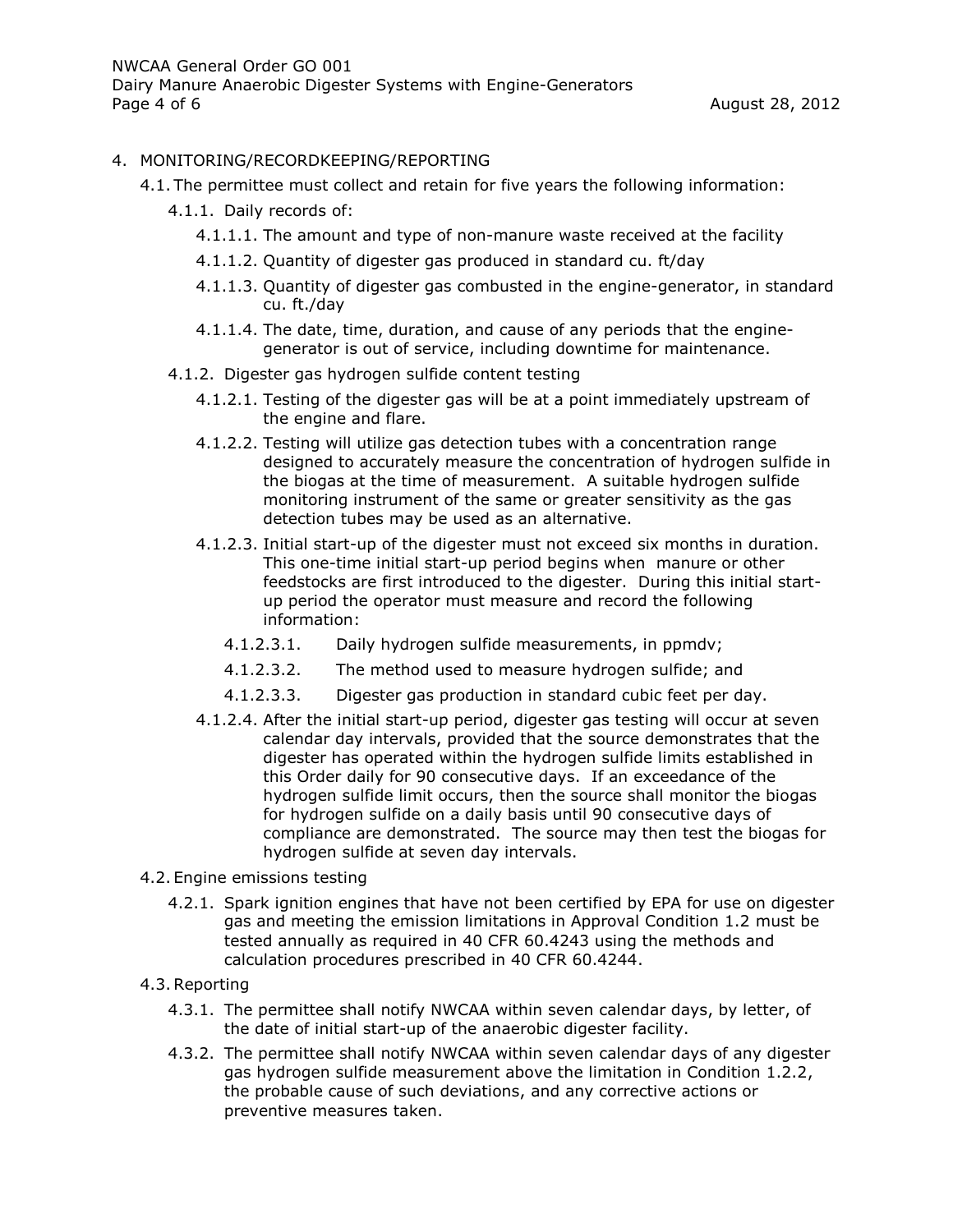4.3.3. All records and monitoring information must be available at the facility and accessible for review and copying by NWCAA staff on request during normal business hours.

#### 5. GENERAL CONDITIONS

- 5.1. Access to the source for the purpose of determining compliance with the terms of this General Order of Approval by the permitting authority staff must be permitted during normal business hours. Failure to allow such access is grounds for revocation of coverage under this General Order or an enforcement action under the Washington State Clean Air Act.
- 5.2. Legible copies of this General Order of Approval and the O&M manual(s) must be kept on-site and available to employees in direct operation of the facility and must be available for review upon request by staff from the permitting authority.
- 5.3. Operation of the digester facility must be conducted in compliance with all data and specifications submitted as part of the General Order application and in accordance with the O&M manual requirements.
- 5.4. The permittee is required to comply with applicable rules and regulations pertaining to air quality, and conditions of operation imposed upon issuance of this order. Any violation of applicable state and/or federal air quality rules and regulations or of the terms of this approval is subject to the sanctions provided in Chapter 70.94 RCW. Authorization under this Order may be modified, suspended, or revoked in whole or part for cause including, but not limited to, the following:
	- 5.4.1. Violation of any term or condition of this authorization.
	- 5.4.2. Obtaining this authorization by misrepresentation or failure to fully disclose all relevant facts.
	- 5.4.3. Receipt of this General Order requires the permittee to register the applicable source emission unit(s) with NWCAA. Upon request, the permittee must submit an inventory of emissions from the applicable source emission unit(s) and pay all applicable registration fees.
	- 5.4.4. The provisions of this General Order of Approval are severable and if any provision of this authorization, or application of any provisions of this authorization to any circumstance is held invalid, the application of such provision to their circumstances, and the remainder of this authorization shall not be affected thereby.

**APPROVED BY:** 

Mark Buford, P.E. Assistant Director Northwest Clean Air Agency